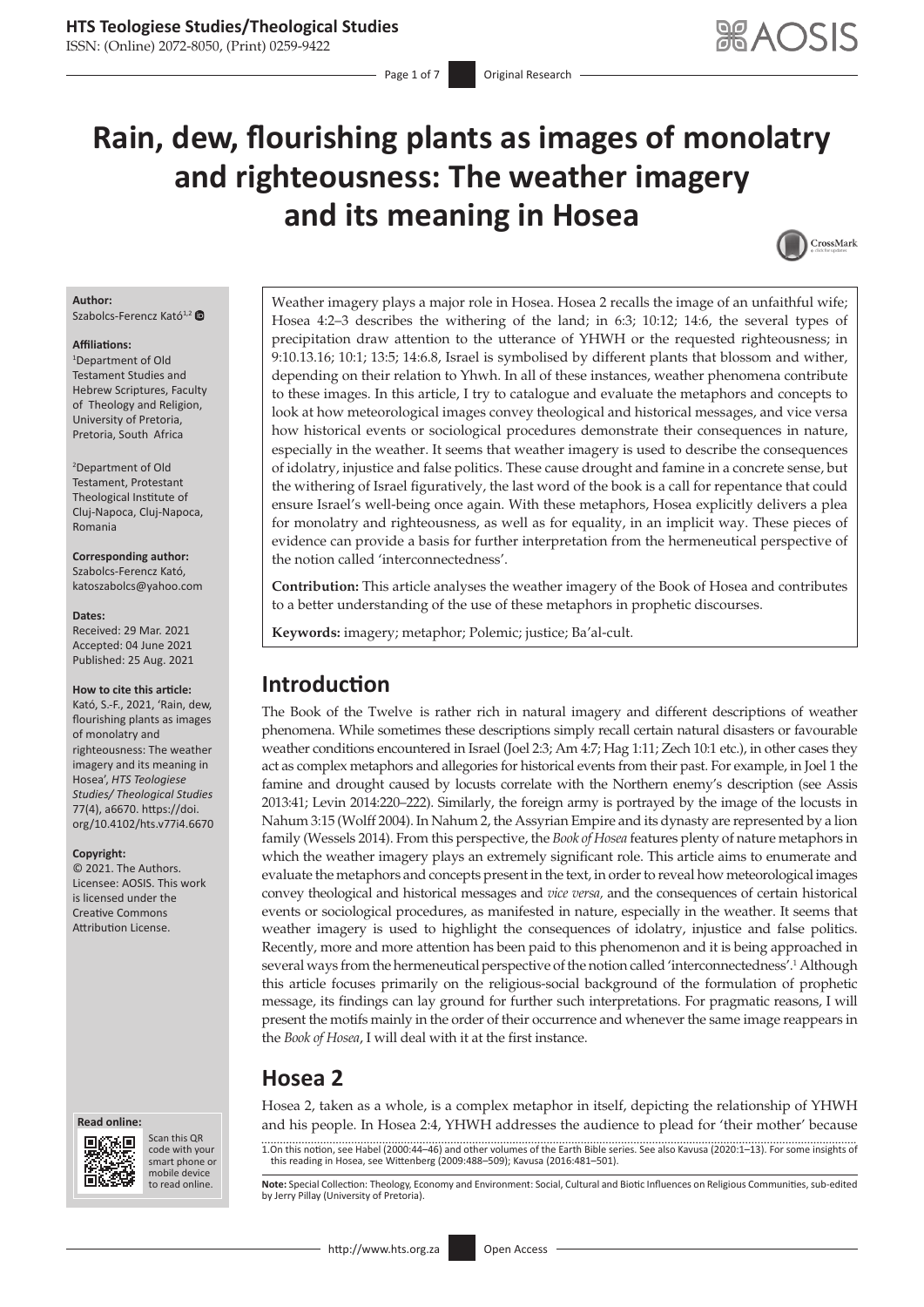'she has played the harlot' with her 'lovers' who are the 'Ba'als' (Hos 2:10.15.18). As a consequence of her behaviour, the adulterous wife is deprived of 'the bread, water, wool, flax, oil, and drink'. In this description, we can witness a love triangle and the intrigues beneath it. However, the identity of the people concerned beyond YHWH remains unclear. In the prophetic speech, the presence of YHWH is self-explanatory, therefore YHWH has to be the betrayed husband who is complaining about their mother's behaviour to his sons. But who is this mother, and who are her sons? Many try to correlate the wife simply with Israel, with the people of the land (Abma 1999:168–169; Andersen & Freedman 1980:226; Davies 1993:32; Gruber 2017:108–109; Jeremias 1986:40–41; Macintosh 1997:40–41; Moughtin-Mumby 2008:257–263; Nwaoru 1999:14; Seifert 1996:114; Wolff 1990:39–40). In this case, Israel would be the unfaithful wife, who turns its back on YHWH and turns to other deities. As a result, the identity of the lovers/Ba'als is also determined: they should be other Canaanite deities (Abma 1999:113–114; Dearman 2010:124; Gruber 2017:119; Wolff 1990:48) or symbols of a compromised YHWH-religion, in which foreign elements had been integrated (Hubler 2020; Jeremias 1994). Like in the Deuteronomistic History, the Ba'als would be no more than a cypher for the other gods without regard to the Canaanite weather god, Ba'al-Hadad. Several foreign gods with different profiles can be subsumed under the name of Ba'al. However, this is not the only possibility.

The punishment of the wife is the withdrawal of food and clothes. In the case of a kingdom, this can only mean famine and drought. And if the lack of bread, water, and crops go hand in hand with agricultural disasters, then the wife cannot be Israel *per se*, but the fertile land (cf. Dearman 2010:59; Mays 1975:35), that became devastated by catastrophes caused by extreme weather. This interpretation is a slightly altered version of the previous one and in this case, the land and the people stand in an inseparable unity. The eco-theological reading of the text finds in this identification the basis for speaking in Hosea 2 about the Earth community (Braaten 2001:185–203).

Although these occurrences of the metaphor make a lot of sense and fit into the general theme of Hosea, several observations speak against such an interpretation. First of all, sons are also mentioned. If the mother is Israel, whom should they be? Other ethnicities? This is not at all likely. The rabbis have tried to solve this problem by dividing the addressees into two generations. The mother would be the sinful older generation, while the younger generation, the sons, have to plea with the ancestors for their unfaithfulness (cf. Macintosh 1997:40–41). However, the prophetic speech aims to bring an insight into the adulterous wife and tries to make it clear that YHWH is the provider of all agricultural goods (Hos 2:10). If Hosea 2 would be referring to the present generation, the main focus should be upon them and not upon the older generation. Therefore, another answer is to be sought.

Among others, Schmitt (1995), Keefe (2001:199), Kelle (2005:82–94), and Kató (2019:54–58) argue that the adulterous

wife is in fact Israel's capital city, Samaria. This fits into the general picture of the prophecy, in which an addressed female entity generally stands for capital cities (cf. Fitzgerald 1972, 1975).<sup>2</sup> Besides, identifying the wife with Samaria clarifies the rhetorical issue arisen by the sons, who ought to be part of Israel as well: they are the people of the land outside the capital. In that regard, they are sons of the women, as people depend on the political and sociological decisions made by the king and the aristocracy. Accordingly, Hosea 2 seems to reflect an issue between two social classes, aristocracy and the people of the land.

The cause of the conflict is the Ba'als. Kelle (2005:164–166, 199–200) sees another political designation here, as he identifies the lovers/Ba'als with the political allies of Israel during the Syro-Ephraimite war. This meaning appears clearly in Hosea 8:9, however, as we will see, a metaphor can be used differently in Hosea, depending on the context. Furthermore, in Hosea 2:15 these Ba'als have feasts, giving the term a ritual connotation that can hardly be explained by the conclusion of a suzerainty treaty, as Kelle (2005:264–265) proposes. Another hint of the religious use of the term stands in the fact that these Ba'als can overtake the function of YHWH in the people's daily lives. These observations added to the former ones, speak for the interpretation that the lovers/ Ba'als are in fact gods.

If we look at the gifts (bread, water, linen, wool, oil, drink, corn, new wine) offered by these Ba'als, it will be clear that all these are agricultural products dependent on the weather and climate; in religious terms, depending on the benevolence of the storm god (Kató 2019:82–92). Since in Syro-Palestine the storm god is named Ba'al-Hadad, it is quite likely that Hosea 2 refers to this deity under the designation of the lovers and Ba'als.<sup>3</sup> The storm god with his local manifestations has repressed the official YHWH-cult.

These puzzle-pieces form the following picture: the aristocracy of Samaria (the woman) was unfaithful to YHWH and has been cheating on him with the storm god Ba'al (lovers).<sup>4</sup> As a result, YHWH has punished the people with disasters caused by extreme weather, drought and famine. It is interesting, how religion and the described social reality interplay. At the time when Hosea 2 was written, whenever that was, the region in which the writer lived was probably suffering from agricultural disasters caused by rain shortage. In this situation, the prophet was eager to find an explanation for this economic catastrophe, and he made it look like the aristocracy of Samaria was responsible for the famine and water shortage. In the prophet's perspective, the religious injustice and idolatry have led to the punishment given by YHWH. Hosea 2 explains YHWH's punishment differently than Amos. Amos details the social abuse and injustice, while Hosea

<sup>2.</sup>See Isaiah 1:8; 50:1–3; 52:2; 54:1–10; Jeremiah 2-3; 6:3; 50,42; 51,33; Lamentations 4:22; Ezekiel 16; 23; Micah 1:6–7; 4:10; Psalms 45,13; 137:8 etc.

<sup>3.</sup>The plural should be interpreted as local manifestation of the storm god, for which we have rich evidence in the extrabiblical sources (cf. Kató 2019:73–82).

<sup>4.</sup>There is a word play with name of the storm god Ba'al that means also 'husband'. Here the 'husband' is ironically addressed as 'lover' (Kató 2019:94).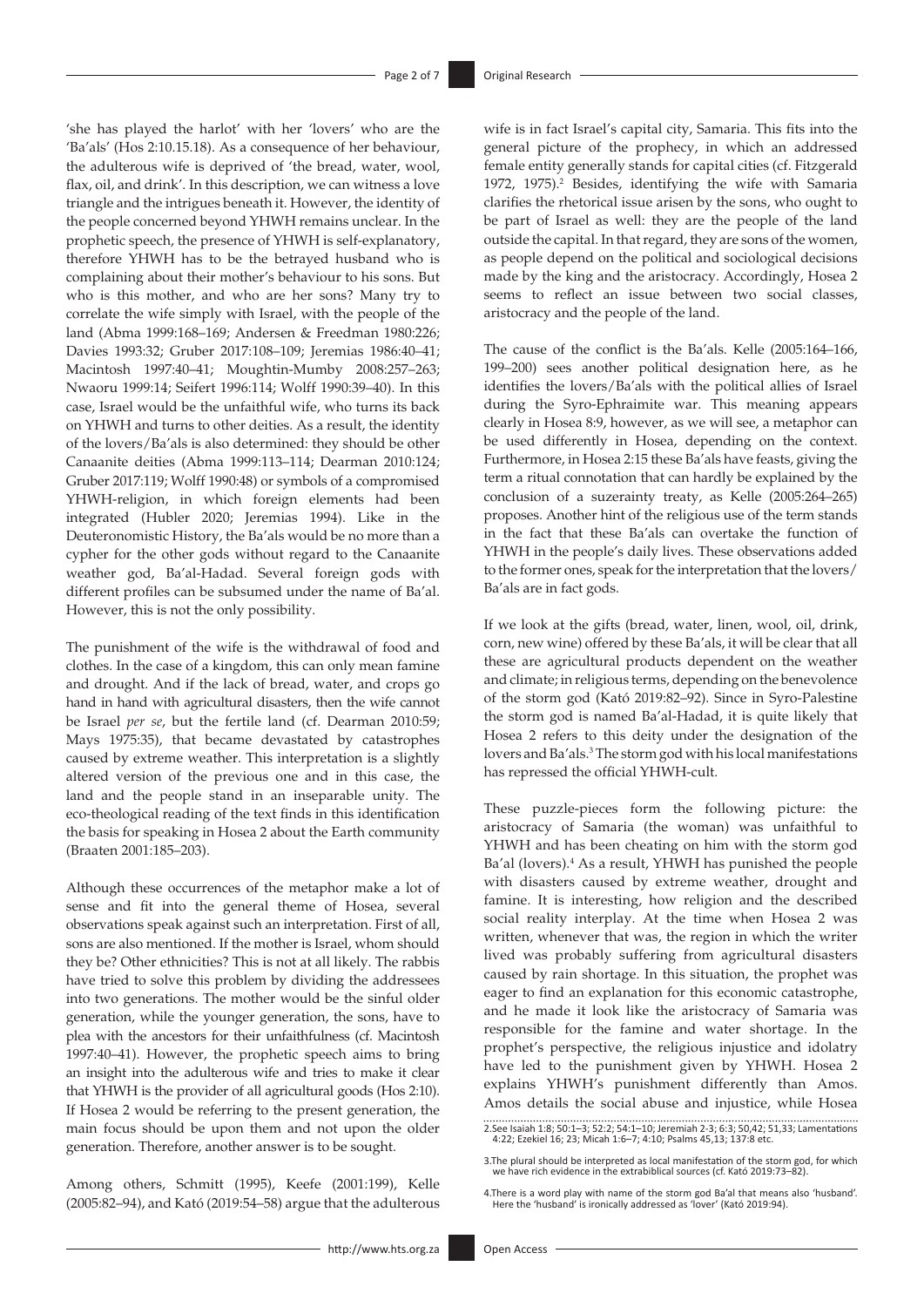talks about religious transgressions. Although the land of the people seems to be faithful to YHWH,<sup>5</sup> the capital city, Samaria, probably because of international relations and political marriages, compromised herself with the ba'alcult. Poor and rich are confronting each other, what is more, this conflict manifests itself in the religion as well, in the polemic against Ba'al.

### **Hosea 4:1–3**

Hosea 4:1–3 was often read, especially from an ecotheological point of view (Kavusa 2016:481–501; Wittenberg 2009:488–509), and rightly so. In Hosea 4:3, the land dries up and withers with all the living on her surface. The reason for this general desolation is also mentioned in Hosea 4:2, where swearing, killing, stealing, and adultery, as well as bloodshed, are listed among committed crimes. In Hosea 4:1, they appear under the form of unfaithfulness, the lack of goodness and knowledge. Interestingly, the sins listed in Hosea 4:2 correspond verbatim with Exodus 20:13–15/ Deuteronomy 5:17–19 (the three commandments of the Decalogue). Even if the question, whether Hosea 4:2 falls back on an early form of the Ten Commandments (Gruber 2017:187–188; Macintosh 1997:130–131) or only on a common ethos that ultimately influenced the written commandments (Andersen & Freedman 1980:337; Jeremias 1986:62) cannot be fully ruled out, it is obvious that the same ethical values, as well the written law-codes underlie, as in Hosea 4:2. The overthrow of the basic order leads to the jeopardy of the whole creation.

The world is represented in the three-tiered cosmos of the Ancient Near East, where land, sea, and sky denote the whole creation. The beasts of the field and the birds of the sky, and the fish of the sea resemble the creation-stories. Similar to the flood-narrative, Hosea 4:3 represents the undoing of the creation as a result of pervasive sin (Deroche 1981; Kavusa 2016:497–499; Landy 2011:54). However, in Hosea 4, YHWH does not destroy the land by employing a flood, but on the contrary, he provokes a drought (Gruber 2017:190). This becomes clear, as we notice the verbs אמל, which in several contexts bears the meaning 'to wither, to dry out',6 and אבל, which stays in certain contexts parallel to other verbs expressing the idea of drying out.7 However, this motif is not just a description of the devastation, of a specific event, but it also gets symbolic overtones. The transgressions shook the foundations of the world, which begins to die on all levels of life (Jeremias 1986:62–63). Nature reflects the social disorder and injustice, which manifests itself in weather phenomena. While in Hosea 2 religious issues have led to drought and famine, in the case of Hosea 4:3 it is a result of ethical abuses.

5.Hosea 2:6 breaks the line of thought, so it should be regarded as later addition to the text (Jeremias, 1986: 42; Rudnig-Zelt 2006:81; Vielhauer 2007:147; Yee 1987:108–110).

7.Isaiah 24:4; 33:9; Jeremiah 12:4; 23:10. Cf. Köhler and Baumgartner (2000): s.v. Many translations (KJV, NAS, NIB) assume here אבל I. 'to mourn' and return the meaning of the sentence with 'the land mourns'. However, the context speaks for the meaning 'dry up'.

### **Hosea 6:3; 10:12; 14:6**

In the above-analysed passages, the drought was YHWH's instrument for punishment. So it is to be expected that the opposite, the undisturbed relation with YHWH, will be underlined by appropriate weather conditions, and that seems to be the case in Hosea 6:3. Here the utterance of God is described by terms of precipitation and dawn. The rising sun, the sunshine and the rain are all preconditions for abundant crops. Hosea 6:1–3 connects these phenomena with repentance and knowledge of God. Similarly, in Hosea 10:12 YHWH showers<sup>8</sup> righteousness upon Israel when they 'sow according to righteousness' and 'reap in accordance with kindness'. Syro-Ephraimite war, in which YHWH sickens Israel for his transgressions. In Hosea 6:1–3 the people react to the sickness, they want to return to YHWH and they rely on his benevolence. The question is, whether this answer is the true voice of repentance (Gruber 2017:286–287; Landy 2011:79–80), or it is the form in which YHWH expected confession that never happened coming from the people (Macintosh 1997:216–219), or it is the expression of presumption: Israel is thinking of YHWH like a God bound in the rules of nature who will be merciful in any case (Jeremias 1986:86; Wolff 1990:148–151; cf. Dearman 2010:191). When seeking the answer to this question, it is striking that the reaction of YHWH is not the pure acceptance of these words, but a lamentation about the fickleness of Israel, whose loyalty disappears like the 'morning mist'. It seems, in this means, YHWH does not complain about the content of this confession, but rather about its temporariness. That means that the theological ideas expressed here are not rejected and can be a real confession of Israel. For our discussion, it is important, that the motifs of precipitation are connected to YHWH, and the idea of abundant rain is a legitimate counterpart of the image of destruction described by drought and water shortness. These two opposite nature images reflect two opposite relations to YHWH. A similar image appears in Hosea 14:6, where YHWH, 'is like the dew to Israel'. Rain and dew are essential for agriculture in Israel. The land belongs to a subtropical climate region and the annual rainfall in Jerusalem is about 600 mm (Ben-Yoseph 1985:226). However, the city gets most of its rainfall on average in just 50 days (Ben-Yoseph 1985:227). Even if we have good reasons to take account of climate changes in the Late Bronze Age and beyond (Finkelstein & Langgut 2014), and we are aware of the fact that the precipitation decreases in Israel with increasing distance from the Mediterranean Sea and from North to South (Knatsnelson 2007), the dew remains a determining factor for crop production that makes it possible to a certain extent even without irrigation (Ben-Yoseph 1985:229). Hence, dew, as well as rain, can symbolise abundant life and divine providence. While Hosea 4:3 talks about the slow languishing of the living beings, the dew in Hosea 14:6 stands for the daily and permanent love of God.

We can detect a very sharp contrast in the symbolism of the dew in Hosea 6:4 and 14:6. The former represents the 8.For the form ה ֶרֹיְו see Rudolph (1971:132, 201), Schütte (2002).

<sup>6.</sup>Isaiah 16:8; 24:4.7; 33:9 Joel 1:12 Nahum 1:4.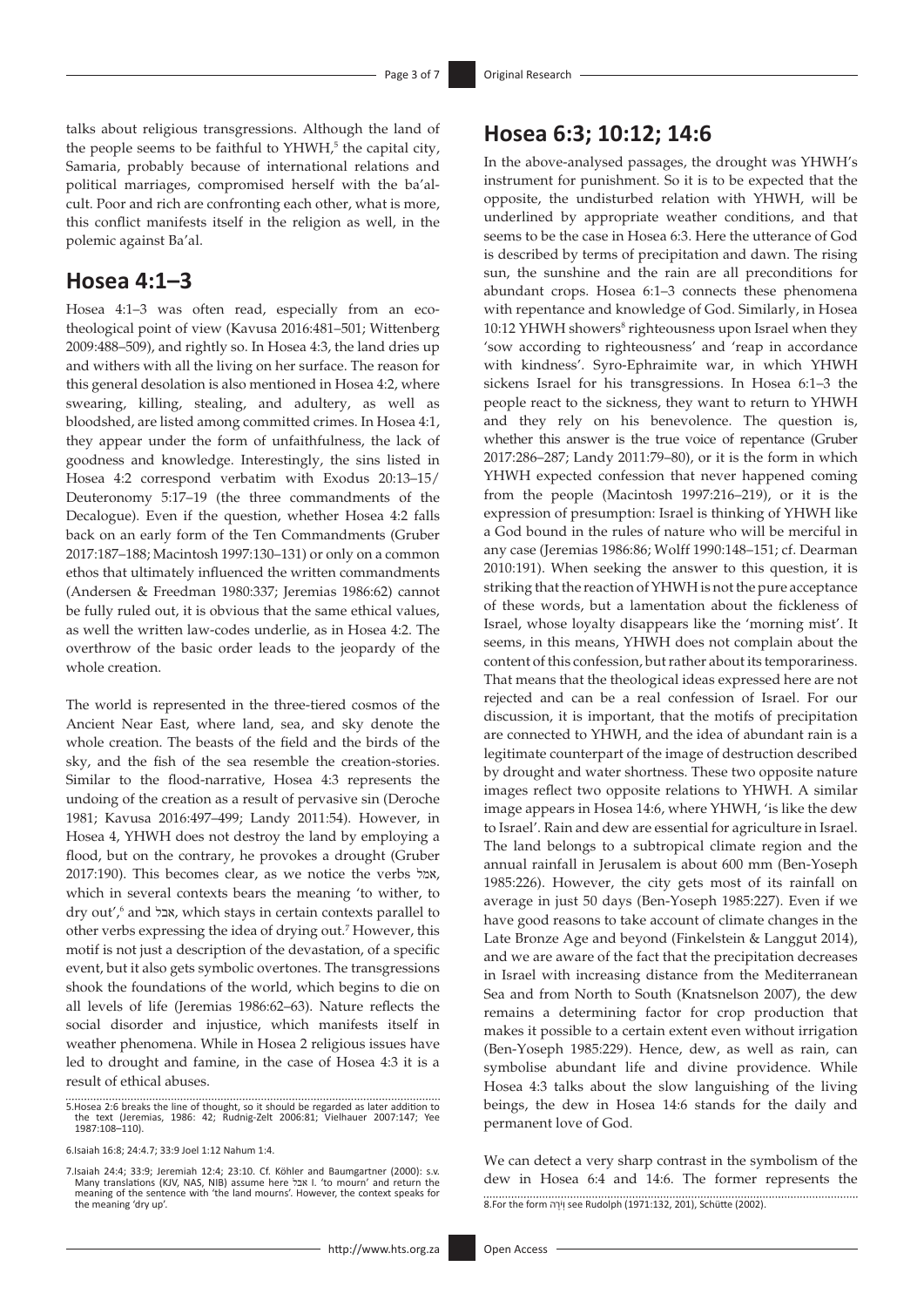rhapsodic love and attachment of Israel; the latter stands for YHWH's constant care for his people. Without dew, agriculture, and as a result, the survival in the region is unimaginable. Though the dew evaporates once the sun is shining brightly, in these instances one can see, how the Book of Hosea engages twofold on the same motif when it comes to the dew, once for human incapability to remain faithful to YHWH and once for YHWH's unchangeable providence for a repentant Israel.

### **Evaluation of the motifs**

As a very important background for these motifs, we can identify the religious ideas of Canaanite myths and epics. As we have said in Hosea 2, rain and the abundant harvest are gifts of the weather god. The drought and the dry weather are consequences of his death, for example in the Ba'al-Cycle (KTU 1.5 V 6-11 14-16).<sup>9</sup> But Ba'al has three daughters of whom one called Tallay, 'dewy' (Smith & Pitard 2009:119). This shows the connection between the dew and the weather god Ba'al.10 When Hosea speaks of the punishment and the gift from YHWH and illustrates them with terms of precipitation and water shortness, the book engages mythical concepts originating in the stories about the weather god. This applies to Hosea 4:2–3 as well. Although, in 6:3; 10:12; 14:6, these motifs go beyond the specific meaning of the detected *mythologumena* and have ethical overtones. Not only does Israel need to act righteously in order to have abundant rainfall, but the rain also becomes the rain of righteousness. In Hosea 6:3 and 14:6, YHWH not only comes to give rain and provide dew, but he is coming like rain and will be like the dew to Israel. In these motifs, we can see the afterlife of archaic mythical images. They appear demythicised with an ethical implication.

We can detect some differences between the use of the weather images in Hosea 2; 4:2–3 and Hosea 6:3; 10:12; 14:6. Hosea 2 appears to be a literal drought and is described by a large allegory of the unfaithful wife. This woman starves and thirsts to symbolise historical events. So mythical concepts and weather phenomena appear disguised in rich metaphors. The exact opposite happens in the instances listed later on, in which meteorological events become metaphorical and display righteousness or the providence of God. While in Hosea 2, the natural disaster is a consequence of inadequate religious behaviour, that of idolatry, in Hosea 6:3; 10:12, the right social conduct appears in the form of weather phenomena. Hosea 4:2–3 can be placed between these two positions, in which the dry land is not merely the judgement of YHWH for the sins of the people, but at the same time it stands for the overturned social order. Here, nature mirrors the social problems and the specific climatic disasters become metaphors of the cosmic disorder. In this

10.In the ANE, the dew was regarded as a form of precipitation (Wiggins 2003:87).

part of Hosea, one can identify the interconnectedness of nature and community.

Even if we would have to prove it with further investigation, these observations attest to two different concepts of God. In Hosea 2 and from afar in Hosea 4:2–3, one can see YHWH acting like a powerful storm god (Kató 2019:92–100), while Hosea 6:3; 10:12 seems to guard justice and social order. This function in the Ancient Near East falls primarily within the competence of the sun god. Therefore, YHWH seems to take over the role of the sun god (Kató 2019:162–165), a very visible fact in the context of Hosea 6:3, and in Hosea 6:5, where the 'judgement of Yhwh goes forth like light'.11 Here the legal term does not make use of motifs of the weather god, but another natural phenomenon related to the sun god, namely the light. The connection between light and justice result from the fact that in daylight any offence is easier to detect. As Barmash (2020) aptly summarises:

The sun god's *presence was manifested in sunlight*, and presumably, nothing was hidden from the intense light (…). T*he sun god observed the activities* of human beings in his journey sailing over the earth during the day. He was, therefore, in the appropriate position to judge human behaviour and supervise justice. (p. 34)

Thus the light can stay for justice per excellence and can be a sign of the divine order. This is the case of Hosea 6:5, where YHWH borrows the motifs of the sun god. Natural imagery can be a very good indicator of the development of divine concepts. The original mythic contents become more and more abstract by attracting ethical features, while the concrete natural images themselves turn into complex metaphors.

### **Images for Israel**

In Hosea, favourable weather phenomena signals the undisturbed relationship with YHWH. Relating to this concept, Israel appears as a 'grape in the wilderness' (Hos 9:10); 'luxuriant vine' (Hos 10:1; 14:8); 'he blossoms like a lily' (14:6) and is 'like an olive tree' (14:8), 'he is planted in the meadow' (9:13). In these verses, floral metaphors describe the well-being of the people. On the other hand, the state of punishment is signalled by the counter images of the former metaphors. The grapevine (Israel) becomes unfruitful and 'the winepress does not feed them' (Hos 9:2); the fountain of blooming Israel will be dry (Hos 13:15); 'they reap storm' (Hos 8:7); the root of Israel 'is dried up' (Hos 9:16). When drought and rain are devices of YHWH's benevolence and judgement, so the flourishing and withering Israel simultaneously shows the two sides of the same coin.

Of course, the floral metaphors originate in the daily interaction with plants through agriculture and other economic sectors (Klingbeil 2013:251). However, the motifs have a long tradition behind them. A very likely link to the

<sup>9.</sup> Wyatt (2017) warns about interpreting the death and new reign of the Canaanite weather god Ba'al in the Ugaritic Ba'al-Cycle (KTU 1.1-1.6 +1.8) according to the patern of the dividing to the patern of the dying and risi enthronement of Ba'al with a funeral ritual (KTU 1.161), whereas the new king goes down to the tomb of the ancestors aiming to ensure the continuity between the generations.

<sup>11.</sup>In the sentence in question, another word division such as attested in the MS<br>should be assumed. Instead of אַמְשֶׁפָּטִי כָאוֹר יַצַּא הַיֹּה one should read אַמְשֶׁפָּטִי כָּאוֹר יַצַּא<br>according to LXX, Vulg., Targ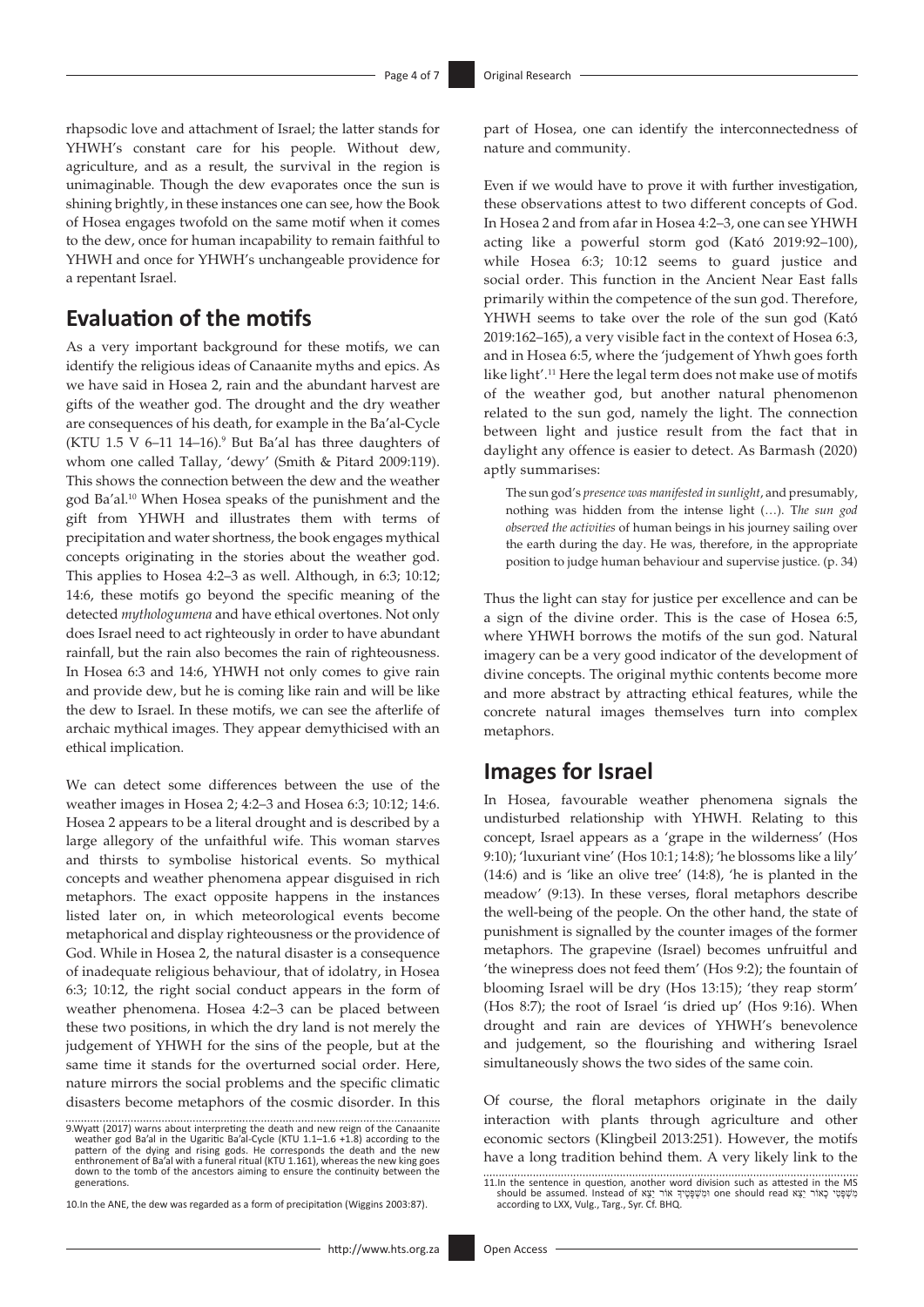floral imagery can be identified within the so-called sacred tree (Klingbeil 2013:253), iconographically attested all around the Ancient Near East. Ever since the Middle Bronze Age, the symbol of the tree or the branch is used for growth and prosperity (Schroer & Keel 2005:150). There are also indices of a cultic object in the form of a tree representing primarily a god, and as so, the sacred, blessing divine power (Giovino 2007:145–201).12 These *topoi* could have influenced the imagery of prophetic literature to engage floral metaphors for judgement and restoration.

Israel, referred to as YHWH's planted vineyard, appears in many prophetic books (Is 5:1–7; Jr 2:21; Ezk 15; 17:5–10; 19:10–14 etc.). In all of these instances, Israel does not fulfil the expectations of YHWH (the viticulturist). They either do not bear fruits or at least not appropriate ones. As a punishment, the winemaker uproots the vineyard and turns it into uncultivated land. This motif is traditionally associated with exile. The devastated, empty land as a consequence of mass deportation, is most visible in the curses of Deuteronomy 28 (cf. Lev 26), where the flourishing fields are signs of blessings and the decaying agricultural areas hint at breaking the covenant, which draws a curse upon Israel. In these texts, the floral imagery has covenantal overtones (Pantoja 2017:160–163).13

In the floral similes for Israel in Hosea, we can detect three types of plants playing a significant role: vine, olive, and fig tree. According to Hosea 9:10, YHWH finds Israel in the desert – like grapes and early figs. These motifs imply the image of the named trees. However, the mentioned desert is not a place of judgement like in Num,<sup>14</sup> but on the contrary, it is an ideal period after the exodus, similarly to Deuteronomy 8; 32:10 or Jereremiah 2:2.15

In the research, there is a debate on whether grapes can grow in the desert, and Hosea 9:10 attests to a miraculous finding of YHWH or it represents only a rarity, which can happen. Modern observations point to the possibility, that in extraordinary cases grapes can be grown in the Negev and are extremely sweet and delicious (Macintosh 1997:232). The same applies to early figs. Both metaphors express Israel's intrinsic value and the idea, that 'Yhwh was extremely pleased with Israel because of its intrinsic worth at the time' (Ben Zvi 2005:200). The wording of the first fig (בְּכֵּוּרָה) evokes

further theological implications by resembling the first-born (בְּכֹר), another very common image for Israel (cf. Hos 11:1; Ex 4:2) (Ben Zvi 2005:200; Dearman 2010:251).

In the view of Hosea shortly after the ideal encounter of YHWH with the people in the desert, followed a period of unfaithfulness: the affairs at/with Ba'al-Peor  $(9:10)$ ,<sup>16</sup> with Ba'al (13:1), or with other deities (10:1).

As a result, the aftermath of this idolatry is drying up the roots of Israel (9:16) and is subsiding his spring (13:15), in general, it is felt in the withering of the trees. The use of these images is similar to Hosea 2. The veneration of foreign gods, especially Ba'al, leads to the end of prosperity, which is expressed by images describing the consequences of drought and water shortness. However, while a historical event of a drought underlies Hosea 2, here the analysed images do not depict specific meteorological events, but rather war disasters. It is very likely, that primarily the Assyrian threat is envisaged here (Dearman 2010:257–258, Wolff 1990:211– 212). The expansion of Assyria and the fall of Samaria are described as the fruitlessness of Ephraim, on which rely the other images of the languishing.17 In Hosea 12:1, Assyria is represented by the east wind (Wolff 1990:297), and in Hosea 13:5, this east wind will dry up the springs, while in Hosea 8:7, Israel reaps a storm. The image used for Assyria is another meteorological phenomenon that fits easily in the metaphorical frame about Israel and its history.

The last word of Hosea is, however, not of judgement. In the case of repentance, the former state of prosperity can be restored. In the epilogue of the book (ch.14) it is announced that when the people quit seeking refuge with Assyria (false politics) and do not make themselves sinful in idolatry, they will blossom again like the lily and the olive tree (14:6–7), and YHWH will be for Israel like a luxuriant juniper (14:9). The lost paradise is regained (Eidevall 1996:213; Oestreich 1997:309). The motifs resemble *topoi* from the wisdom literature. Israel is once more associated with a 'tree planted by streams of water' (cf. Ps 1:3). 14:10 speaks of the wise and prudent, who understands the book. This ending stems clearly from a wisdom redactor (Macintosh 1995). So one should not omit to seek and identify the roots of the fruitbearing tree in wisdom, especially in the case of Hosea 14, (cf. Macintosh 1995; Oestreich 1997:260–270). Another topic approximating Hosea 14 to wisdom literature is the abstract idea of sacrificing the fruits of the lips. Similar ideas can be found in Proverbs 15:8; 21:3; Ecclesiastes 5:1. As a reward for this attitude, YHWH provides dew, and 'gives to the animals and birds what they need for survival, first of all, shelter and pleasant shade' (Oestreich 1997:309). It is striking that in this section several similes are used for YHWH (dew, juniper), as well as for Israel (lily, olive tree), but the implied associations remain almost the same.

<sup>12.</sup> Such sacred trees have existed in Israel as well. They are often called as ה ָר ֵשֲׁא (Dt 16:21; Jdg 6:21 etc.), which could be a hint for a connection between the cultic<br>origin of this object and the goddes with this name. Since Asherah is associated in<br>the ANE with fertility, procreation and nursing, the could have conveyed similar conceptions. On this topic see Kató (2019:248–250); Korpel (2001:127–150); Smith (2004:54–55, 111–112, 114–116, 151, 153); Vriezen (2001:61–67).

<sup>13.</sup>Pantoja (2017:45–50) tries to associate the idea of planting people with storm gods. Hovewer, the presented mythic material is very short and controversal in recent discussion.

<sup>14.</sup>Bach (1952:25–49) sees in Hosea 9:10 a competing tradition to the Exodus-narrative, that does not connect the desert with the Exodus. He has named it *Fundtradition*. However, in other instances Hosea clearly attest the desert linked to the exodus: Hosea 2:16–17; 12:10; 13:4–5, so the thesis is not convincing (Cf. Jeremias 1986:121–122).

<sup>15.</sup>These positive associations of the desert seem to be older than of the Pentateuch (Römer 2011:78). Seifert (1996:110) on the contrary understands the desert here as a symbol for existential threat.

<sup>16.</sup>Ba'al Peor can be understood as well as a location name or as a local manifestation of Ba'al at the place Peor (Cf. Macintosh 1997:360).

<sup>17.</sup>Hosea 9:16 contains a wordplay with the name of Ephraim and the thought of  *Fruchtland* ':is pun the of meaning intended The ּ.פְרִ י בְלִי־יַעֲׂשּון – אֶפְרַ יִם :fruitlessness *wird fruchtlos*' (Wolff 1990:218).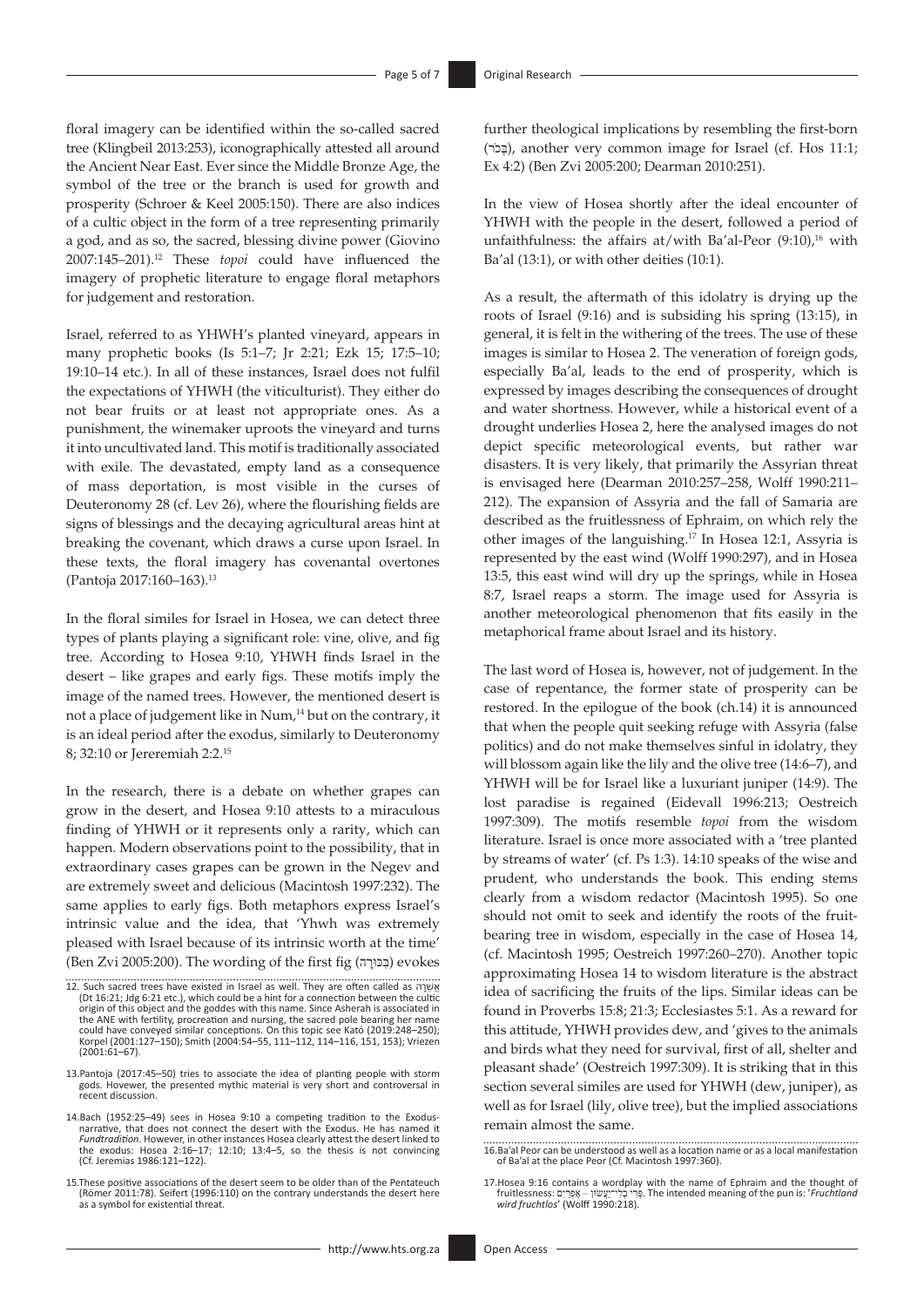# **Conclusion**

Hosea, similar to other books of the Twelve, uses natural imagery to convey a theological/religious message. Hosea 2 presents the image of an unfaithful wife, Hosea 4:2–3 describes the withering of the land; in 6:3; 10:12; 14:6 many types of precipitation signal the utterance of YHWH or requested righteousness are described; in 9:10.13.16; 10:1; 13:5; 14:6.8 Israel is symbolised by different plants that blossom and wither depending on their relationship with YHWH. In all of these instances, weather phenomena lay behind the images. We can also detect a tendency in the book, observed for instance in Hosea 2 and 4:2–3, where climatic events such as drought, water shortages seem to be phenomena taking place because of YHWH's punishment, in the later chapters rain and dew are linked to legal terms and ethical values like righteousness and justice, and they become more abstract. Similarly, the plant metaphors for Israel on the one hand display the well-being and prosperity of the land or even the opposite of this, on the other hand, they involve abstract values such as righteousness and the right veneration of YHWH. However, we can detect a common structure in the images as well. In each case, two claims can be found within: a religious and an ethical one.

In Hosea 2, Israel has to turn away from the Ba'als, from the local manifestation of the storm god. This call can be understood as the expression of monolatry. Likewise in Hosea 14:4, the people dissociate themselves from the idols, which means they only venerate YHWH. The worship of other gods, especially of Ba'al, polytheism calls the wrath of YHWH upon Israel. In order to illustrate these claims, the book uses different motifs, which evidently stay in connection with the storm gods. The abundant weather imagery demonstrates YHWH as being a storm god, who is more powerful than his opponent Ba'al. When Israel remains with YHWH he provides consistent rain and metaphorically the people can be like a luxurious vine, lily, olive, and fig tree.

In Hosea 4:2–3, the weather disasters are caused by ethical transgressions such as false swearing, killing, stealing and adultery, and by the lack of faithfulness and kindness. Hosea directly connects these social abuses with the experienced drought. The later chapters call Israel to sow according to righteousness to reap kindness. Presumably, the social disorder in which Hosea raises his word, can be traced back to social inequality, where the powerful oppress the weak. Very likely the aristocracy is envisaged as well in Hosea 2, where they are the mother of the land of the people, depicted as sons. Probably, the same social class is responsible for religious and ethical transgressions. Hosea calls for justice and equality.

As a subtopic, there appears to be false politics, whereas Israel seeks the grace of Assyria characterised as pursuing the east wind (12:1). As a result, the wind of YHWH dries up the land, so the people reap not righteousness but the storm (8:7). This critique fits most appropriately in the last

In sum, weather imagery describes the consequences of idolatry, injustice, and false politics. These cause drought, famine in a concrete sense, therefore the withering of Israel in a figurative way. The last word of the book, although, is the call for repentance that can ensure the well-being of Israel again. Rain, water, food, flourishing plants are built up to masterful metaphors that want to attract Israel to the ideal state of the beginning again (cf. Hosea 2:17), to the only and righteous God. These findings can be lightly integrated and thought ahead in eco-theological interpretations of Hosea.

# **Acknowledgements Competing interests**

The author declares that he has no financial or personal relationships that may have inappropriately influenced him in writing this article.

### **Author's contributions**

Sz.F.K is the sole author of this article.

### **Ethical considerations**

This article followed all ethical standards for research without direct contact with human or animal subjects.

### **Funding information**

This research is part of the project 'Prophetic Studies' of Prof. Alphonso Groenewald in the Department of Old Testament and Hebrew Scriptures, Faculty of Theology and Religion, University of Pretoria.

#### **Data availability**

Data sharing is not applicable to this article as no new data were created or analysed in this study.

#### **Disclaimer**

The views and opinions expressed in this article are those of the author and do not necessarily reflect the official policy or position of any affiliated agency of the author.

### **References**

Abma, R., 1999, *Bonds of love: Methodic studies of prophetic texts with marriage imagery (Isaiah 50:1–3 and 54:1–10, Hosea 1–3, Jeremiah 2–3*), Van Gorcum, Assen.

- Andersen, F.I. & Freedman, D.N., 1980, *Hosea: A new translation with introduction and commentary*, Doubleday, Garden City, NY.
- Assis, E., 2013, *The Book of Joel: A prophet between calamity and hope*, Bloomsbury T & T Clark, New York, NY.
- Bach, R., 1952, 'Die Erwählung Israels in der Wüste', PhD thesis, Bonn.
- Barmash, P., 2020, *The Laws of Hammurabi. At the confluence of royal and scribal traditions*, Oxford University Press, New York, NY.